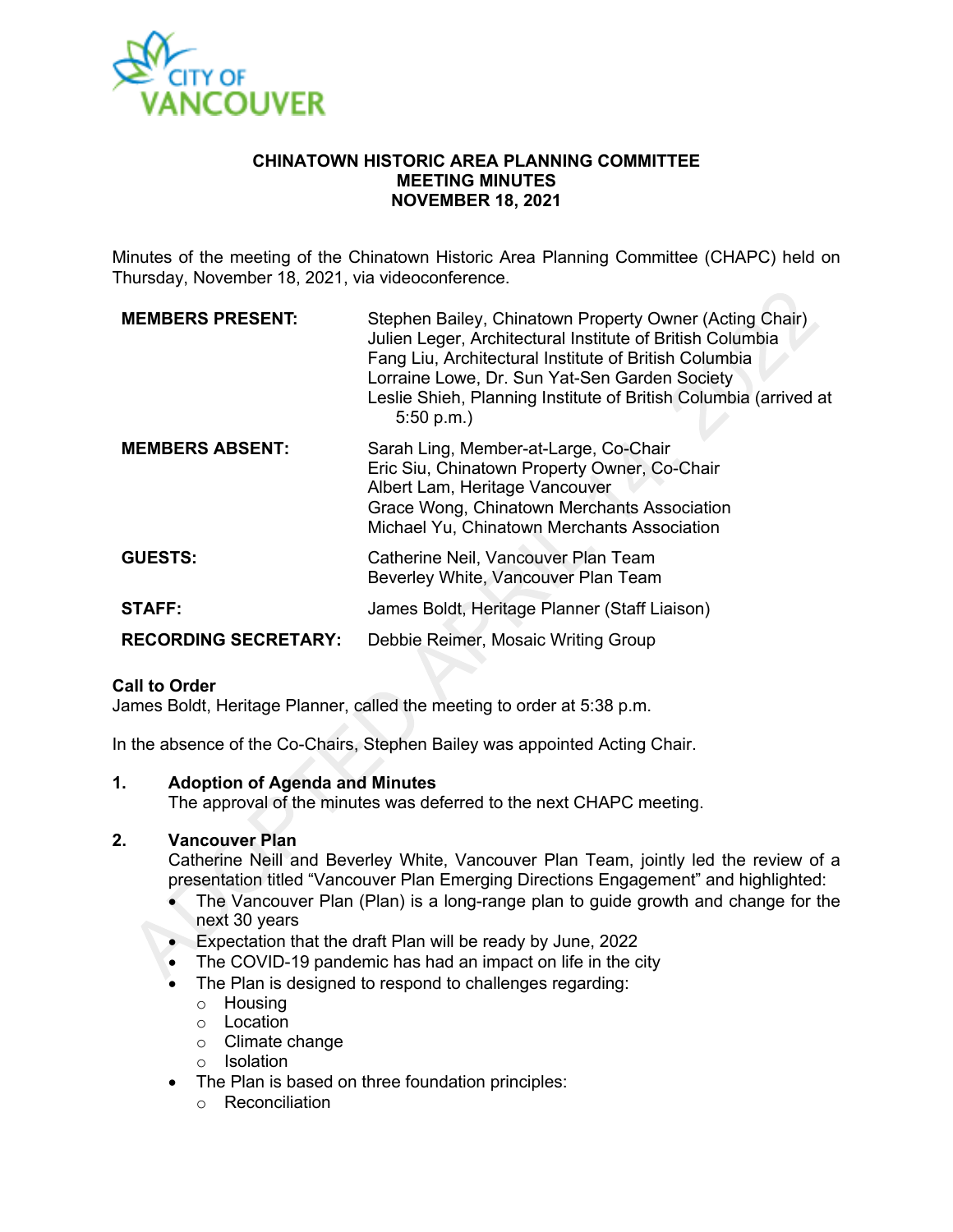- o Equity
- o Resilience
- The three priorities for the Plan are:
	- o Equitable housing and complete neighbourhoods
	- o Economy that works for all
	- o Climate protection and restored ecosystems

## **Member Arrived**

Leslie Shieh joined the meeting at 5:50 p.m.

- The Plan includes opportunities to provide for essential needs
- Policies will be aligned in lower density areas to the three big ideas of the Plan
- The Plan will focus on advancing the priorities and required decisions with respect to:
	- o Rapid transit
	- o Neighbourhood shopping
	- o Residential
- Higher buildings are necessary to provide affordable housing.

Discussion ensued on:

- Greenspace:
	- o Climate events have exposed a lack of greenspace in the community
	- o Density is prioritized over parks and green spaces
	- o Greenspace encourages cultural activities and connections
	- $\circ$  Suggestion that a green roof or terrace amenity space can increase greenspace and public areas while also increasing density
- Graffiti:
	- o Penalties for the presence of graffiti are onerous for business owners
	- o Excessive graffiti is one example of inequities that exist in Chinatown
- The Vancouver Plan Team is working in tandem with the Chinatown Transformation Team
- Reconciliation goals include working with urban Indigenous communities on:
	- o Visibility
	- o Naming
	- o Cultural visibility in parks
	- o Land opportunities
- Affordable housing:
	- o An increase in housing density does not equate to affordability
	- o Dispersing rentals and affordable housing is beneficial for city growth
- Zoning:
	- o Zoning regulations can impact shopping areas or daycare facilities
	- $\circ$  Zoning amendments are part of the implementation phase of the Plan
- Suggestions to increase park security
- The Vancouver School Board is working on a curriculum program for youth planners.

# **3. Staff Update**

Mr. Boldt advised that CHAPC meetings will be via videoconference until further notice.